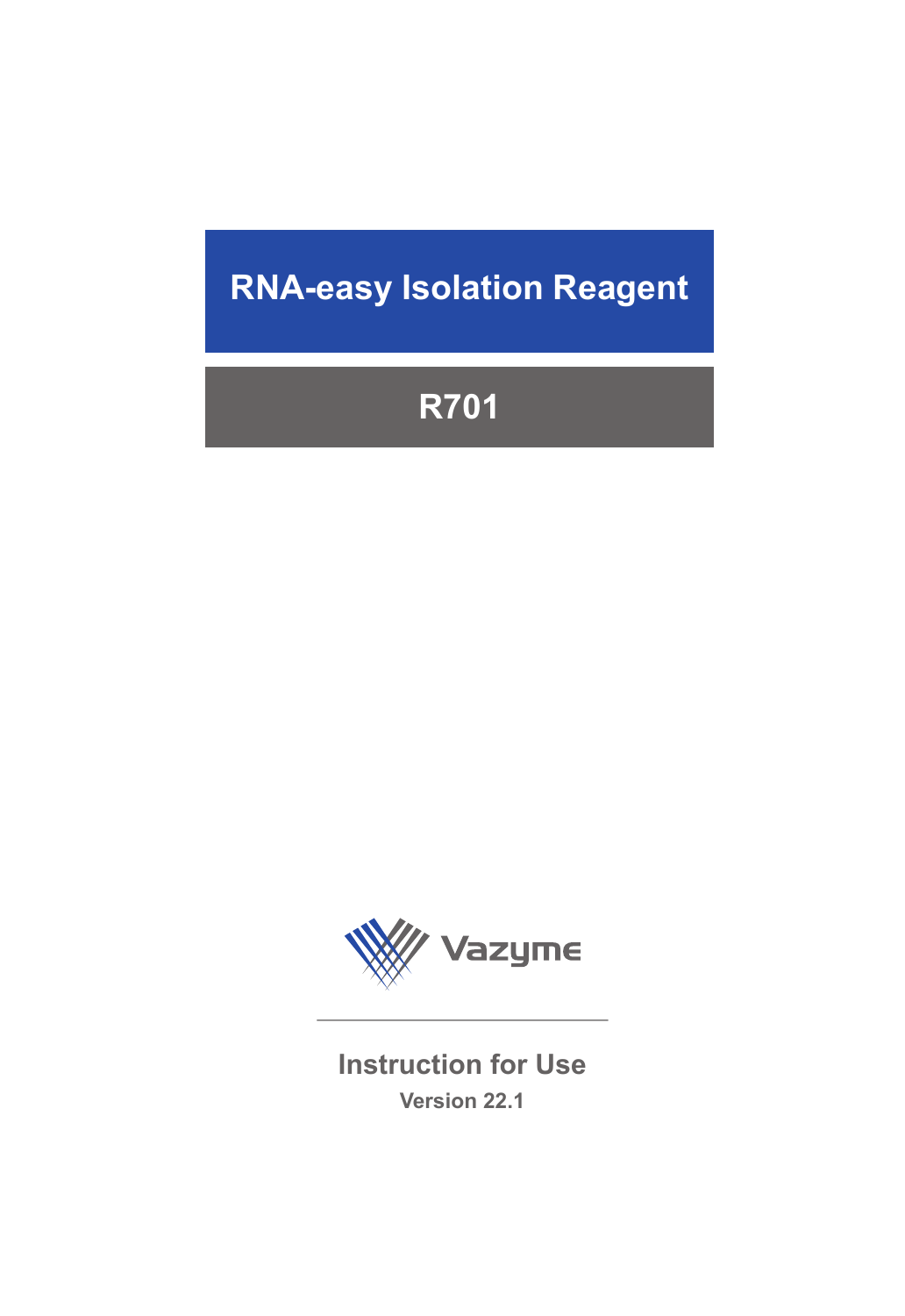## Contents

| 01/Product Description (2008) 02/02/03/04 02:00:00 02 |
|-------------------------------------------------------|
| 02/Components (2021)                                  |
| 02/Storage 03/Storage 02                              |
| 04/Applications 2014/Applications 2014                |
|                                                       |
| 06/Notes 22                                           |
|                                                       |
| 08/Experiment Process                                 |
|                                                       |
| 08-2/RNA Extraction 2008-000 04                       |
| 05<br>08-3/Product Testing                            |
| 09/FAQ & Troubleshooting manufactured and the USD 05  |

\*All trademarks are the property of their respective trademark owners. Some trademarks are not registered in all administrative regions.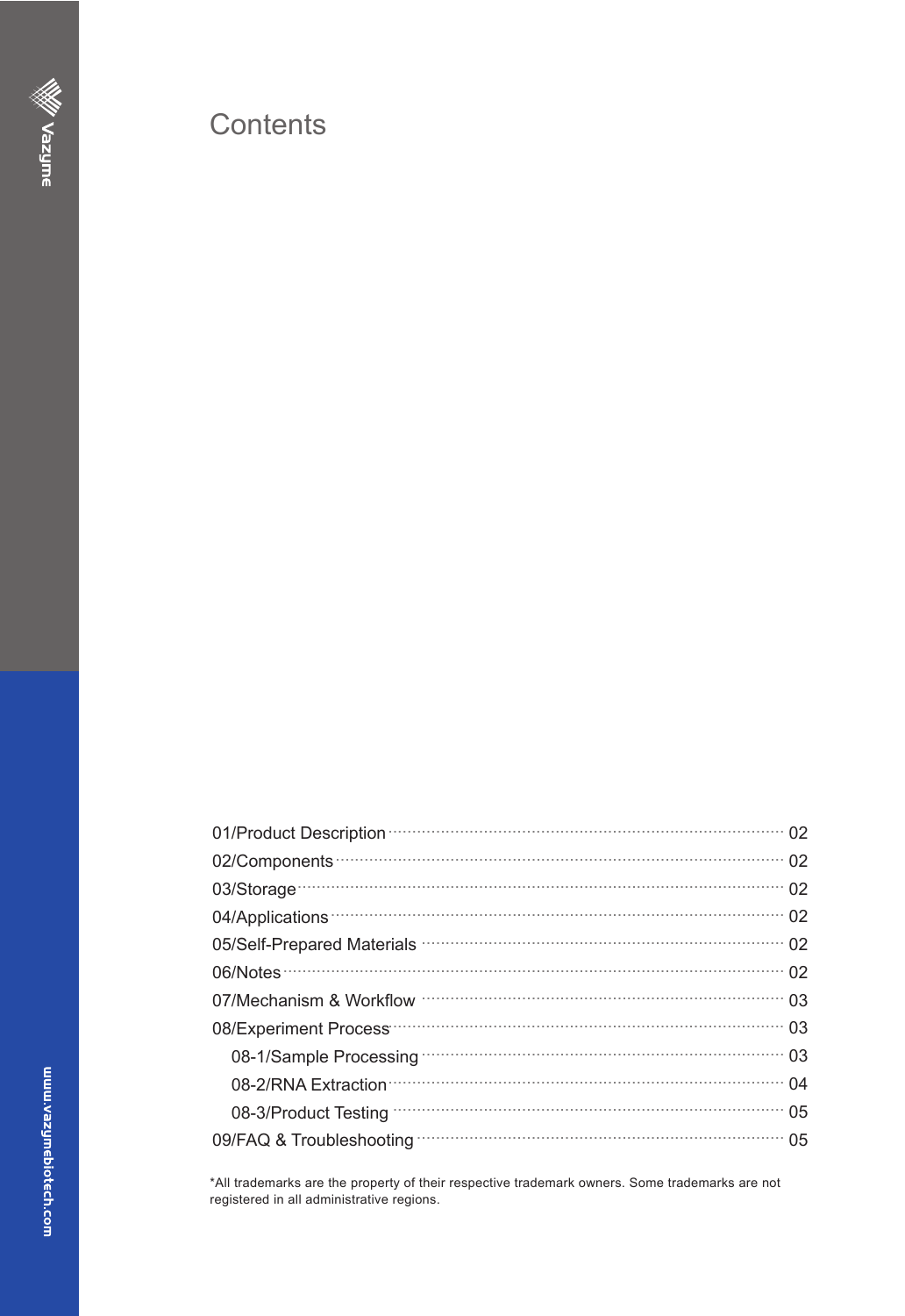## **01/Product Description**

RNA-easy Isolation Reagent is widely applicable to extraction of Total RNA and Small RNA from various animal tissues, plant materials, cultured cells, bacteria and other samples. Compared with the traditional Trizol extraction method, this product is simple to use, eliminating the need to use chloroform for phase separation, and the whole process can be carried out at room temperature. In addition, the product effectively inhibits RNase activity, while simultaneously precipitating impurities such as protein, DNA and polysaccharides to the bottom of the tube, so as to enable single-phase extraction and powerfully guarantee the integrity and purity of the RNA. The whole extraction process can be completed within 50 min with this product. The extracted RNA can be directly used in various molecular biology experiments such as cDNA cloning, qRT-PCR, mRNA purification, *in vitro* translation, Northern blotting hybridization, high-throughput sequencing and so on.

## **02/Components**

| Component                  | R701-01  | R701-02 |
|----------------------------|----------|---------|
| RNA-easy Isolation Reagent | $100$ ml | 200 ml  |

#### **03/Storage**

Store at  $2 \sim 8^{\circ}$ . Adjust the shipping method according to the destination.

## **04/Applications**

10 - 50 mg animal tissues, 10 - 100 mg plant tissues, <5 × 106 cells, virus sample.

#### **05/Self-Prepared Materials**

Isopropanol, 75% ethanol (prepared with RNase-free ddH<sub>2</sub>O), RNase-free ddH<sub>2</sub>O.

#### **06/Notes**

- 1. Protective items such as protective clothing, gloves, goggles and masks, should be worn when using this product as it contains phenol, which is toxic and corrosive. In case of accidental contact with the eyes, immediately wash with plenty of water and go to the hospital for treatment. In case of contact with skin, please wash immediately with a large amount of detergent and water. If you still feel unwell, please go to the hospital for treatment.
- 2. Preventing RNase contamination is critical for RNA extraction. RNase generally exists in the environment and is extremely stable. A minute amount of RNase can quickly degrade RNA. Therefore, please take protective measures in accordance with the conventional RNA extraction procedure, including wearing masks and clean disposable gloves, working in a separate clean area, using RNase-free laboratory equipment and so on.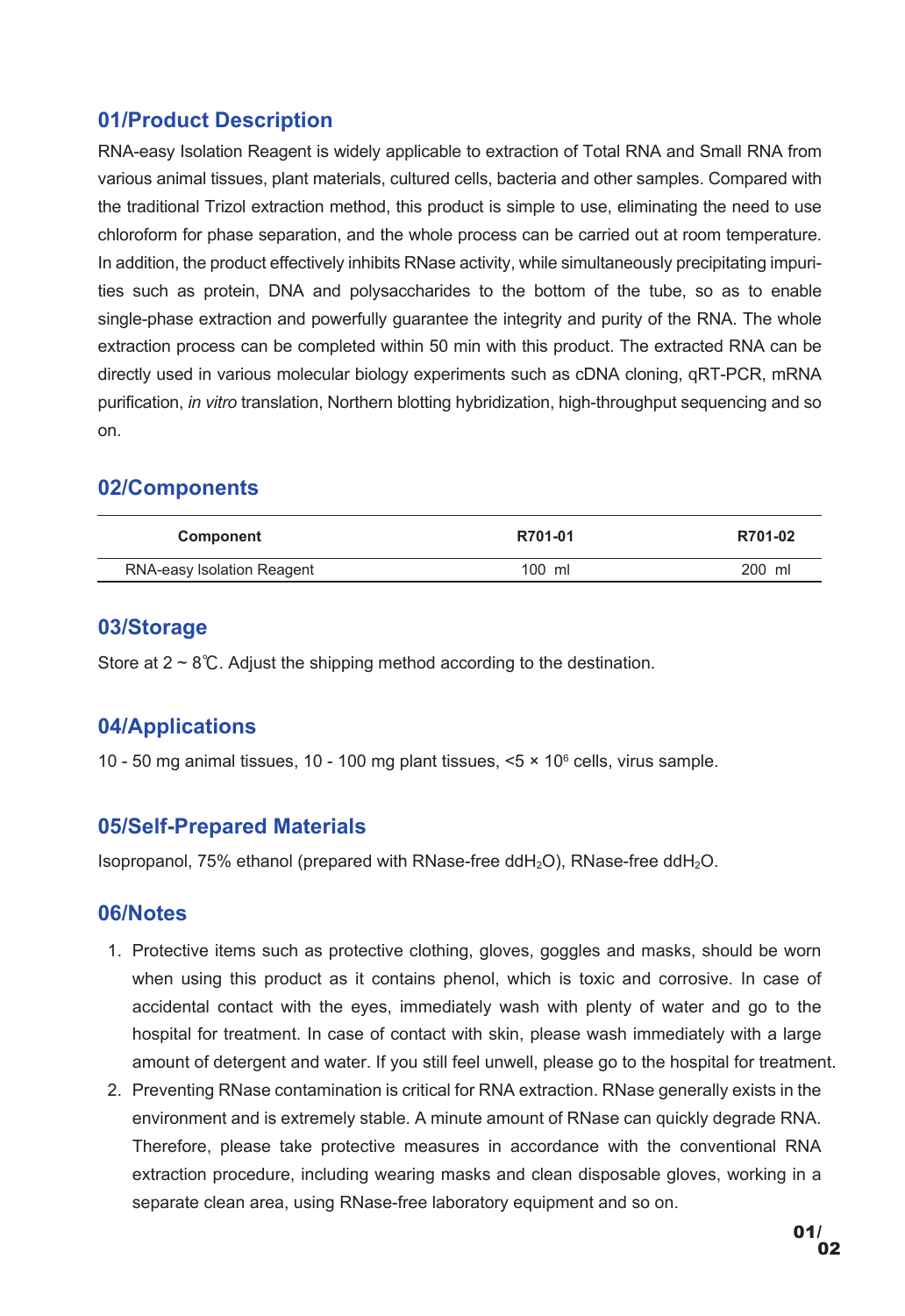## **07/Mechanism & Workflow**

The workflow of RNA-easy Isolation Reagent



## **08/Experiment Process**

#### **08-1/Sample Processing**

- $\diamond$  Animal/plant tissue
- After quick freezing in liquid nitrogen, the fresh tissue is quickly transferred to a mortar 1. pre-cooled with liquid nitrogen and ground with a pestle. Meanwhile, liquid nitrogen is continuously added until the tissue is ground into powder (no obvious particles).
	- ▲Incomplete grinding will affect the yield and quality of the RNA.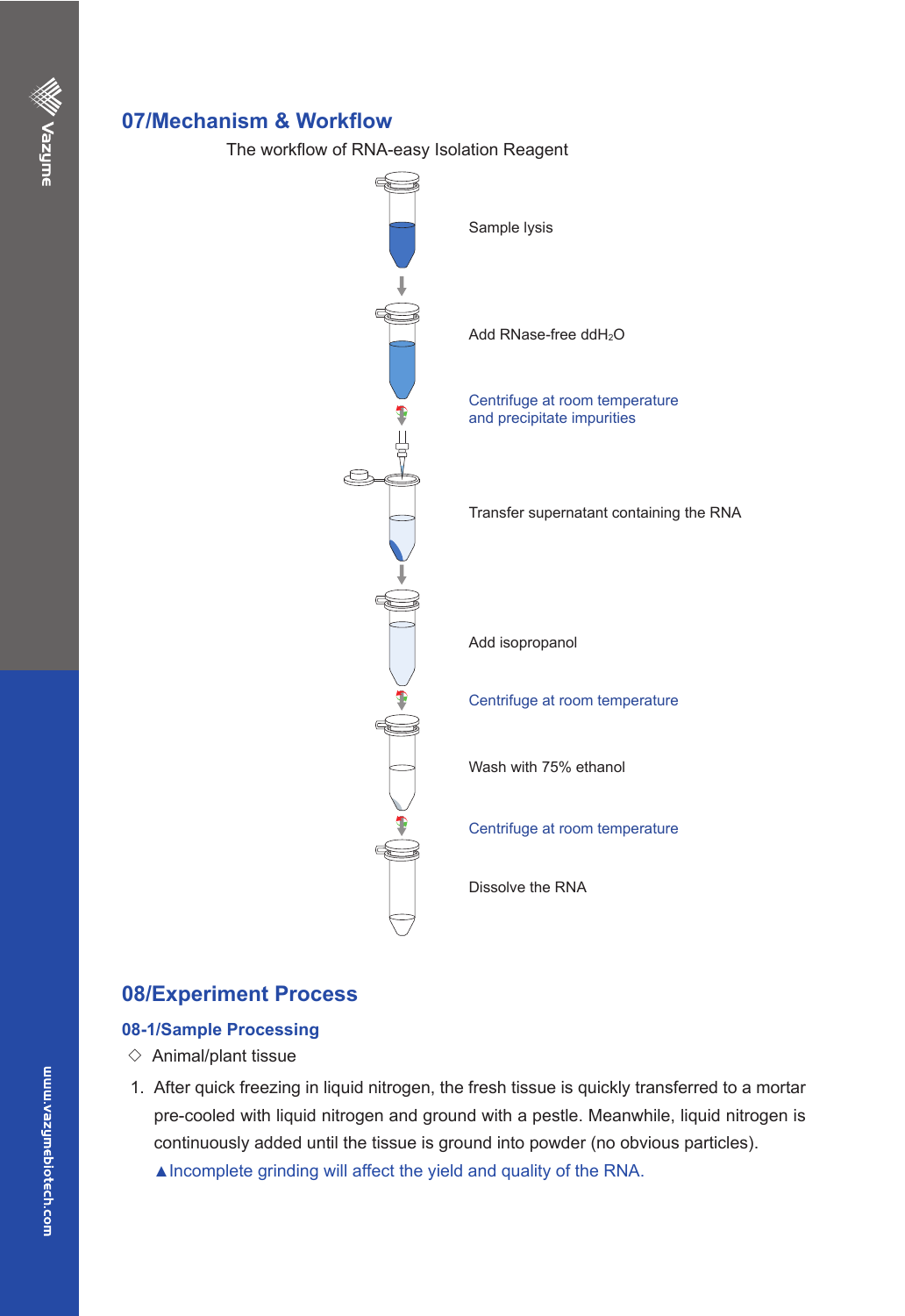- 2. Transfer the pulverized sample to a centrifuge tube, add 500  $\mu$ l of RNA-easy Isolation Reagent to approximately every 25 mg of tissues and vigorously oscillate or pipette repeatedly to fully lyse the sample.
	- Every 500 μl of RNA-easy Isolation Reagent can lyse up to 50 mg of conventional tissues. An ▲ excessive amount of sample may lead to insufficient lysis and reduce the product purity.
	- ▲ Some tissues with strong tenacity or containing more extracellular matrix may not be lysed completely. The remaining tissue will be precipitated in step 2 of 08-2 and will not affect subsequent RNA extraction and RNA quality.
	- ▲ If liquid nitrogen is not available for grinding, fresh tissue can be cut up as much as possible and soaked in RNA-easy, then homogenized at high speed with an electric homogenizer until the tissue pieces are fully lysed. Alternatively, fresh tissue can be soaked in RNA Keeper Tissue Stabilizer (Vazyme #R501) for effective inactivation of the RNase, then treated with RNA-easy and homogenized with an electric homogenizer until completely lysed.
- $\Diamond$  Suspension cells
- 1. Collect cells by centrifugation, re-suspend the collected cells in  $1 \times PBS$ , centrifuge again and discard the supernatant.
- 2. Add 500  $\mu$ l of RNA-easy for every 1 5 × 10 $^{\circ}$  cells.
- 3. Pipette repeatedly until the cells are fully lysed.
- ◇ Adherent cells
- 1. Discard the cell culture medium and wash once with  $1 \times PBS$ .
- 2. Normally 2 3 ml of RNA-easy is added to cells cultured in 10 cm cell culture dish. Add 500 ul of RNA-easy to each well of a conventional six-well plate (well diameter is 3.5 cm) to fully cover the surface of the cells, then pipette the cells.
	- ▲ A cell scraper or clean pipette can be used to remove cells that have adhered firmly to the wall, or trypsin can be used to digest the cells before adding RNA-easy. Subsequently the cells can be processed as suspended cells.
- 3. Transfer the lysis solution to a centrifuge tube and pipette repeatedly until the cells are fully lysed.

#### **08-2/RNA Extraction**

- 1. Add 2 parts of RNase-free ddH<sub>2</sub>O to 5 parts of the above lysis solution (200 μl to 500 μl of RNA-easy ), invert to mix and incubate at room temperature for 5 min.
- 2. Centrifuge at 11,200 rpm (12,000 × g) for 15 min at room temperature.
- 3. Remove the centrifuge tube in which the solution is now divided into an upper aqueous phase (containing the RNA) and a dark lower precipitate phase (containing impurities such as protein, DNA and polysaccharides). Carefully transfer the upper aqueous phase into a new centrifuge tube.
	- ▲ The volume of the upper aqueous phase accounts for about 90% of the total volume. If we use 500 μl of RNA-easy for extraction and the upper aqueous phase is about 640 μl, it is recommended to transfer 500 μl. All of the supernatant can be transferred in order to reduce RNA loss when extracting from samples containing small amount of RNA.
	- ▲ When the sample input is lower than the recommended amount, there may be no precipitate in the bottom after centrifugation, which is normal. Continue the extraction in accordance to the following steps.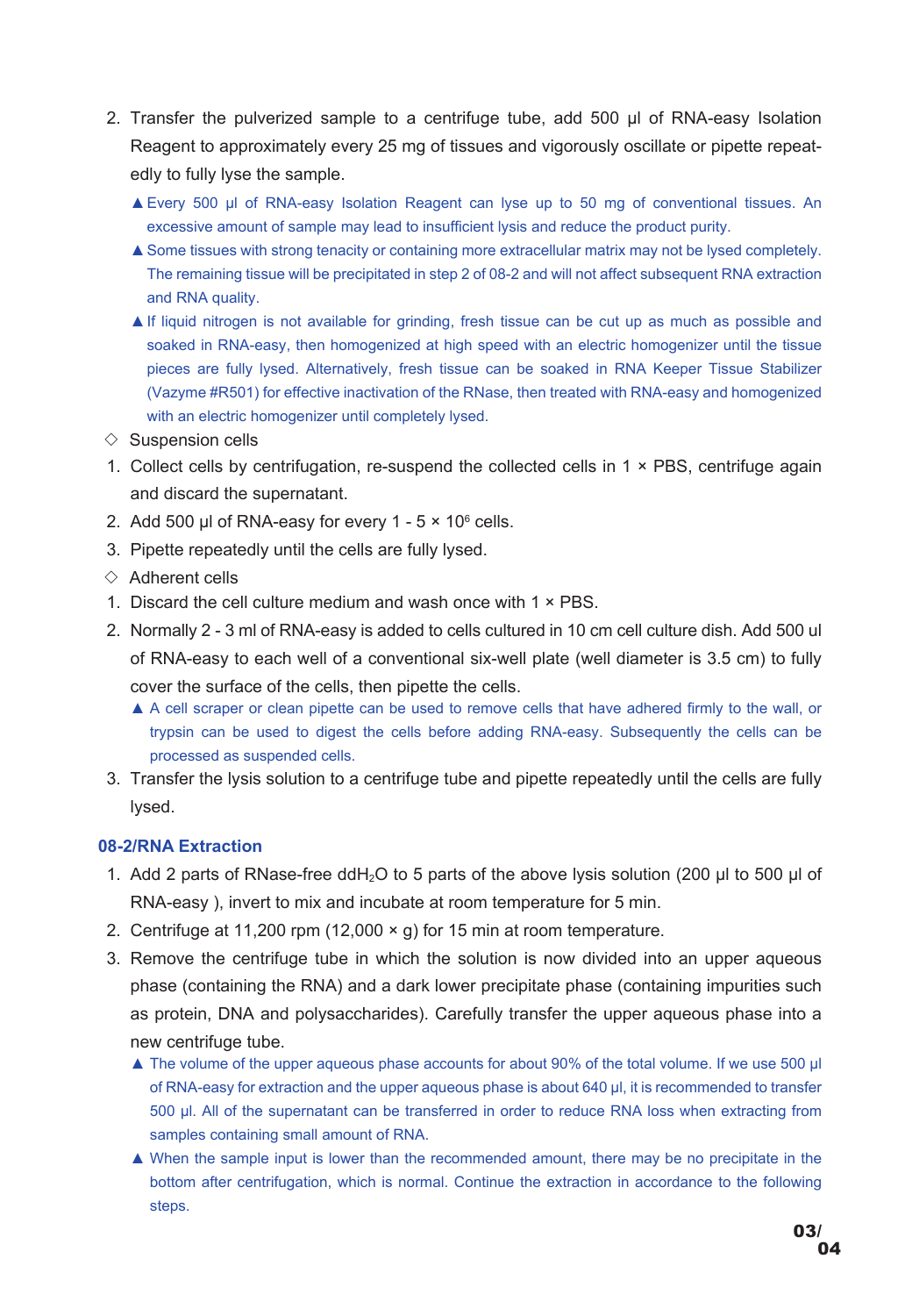- 4. Add an equal volume of isopropanol, invert to mix and incubate at room temperature for 10 min.
- 5. Centrifuge at room temperature at 11,200 rpm (12,000  $\times$  g) for 10 min. White precipitate can usually be seen. Carefully discard the supernatant.
	- ▲Some tissues contain a lot of metabolites, resulting in dispersed precipitation. In this case, slowly pipette the supernatant along the liquid surface.
- 6. Add 500  $\mu$ l of 75% ethanol (prepared with RNase-free ddH $_2$ O), gently flick the bottom of the tube to suspend the sediment and invert several times.
- 7. Centrifuge at room temperature at 9,100 rpm (8,000  $\times$  g) for 3 min and discard the supernatant.
- 8. Repeat Step 6 and 7 and discard the supernatant.
	- ▲In order to reduce impure residues, the supernatant should be discarded as much as possible. Centrifuge briefly after discarding most of the supernatant and then remove all the residual liquid.
- 9.  $\,$  Air-dry at room temperature, add an appropriate amount of RNase-free ddH $_2$ O to dissolve  $\,$ the precipitate, vortex at room temperature for 3 min (or pipette repeatedly) to fully dissolve the RNA precipitate. The extracted RNA products can be stored in aliquots for long term at -85  $\sim$  -65℃ and only be stores for short term at -30  $\sim$  -15℃.
	- ▲ Generally, the RNA precipitate can be dried for 2 3 min. Do not overly dry. It will be difficult to dissolve the RNA if it is completely dry.
	- ▲ The RNA product needs to be fully dissolved, otherwise it will be impossible to accurately quantify the concentration and a low OD260/OD280 ratio will be obtained.

#### **08-3/Product Testing**

- $\diamond$  Purity and concentration testing
- 1. The purity of the product can be determined using a spectrophotometer.  $OD_{260}/OD_{280}$ ratio between 1.8 - 2.2 means high RNA purity.
- 2. The product concentration can be determined using a spectrophotometer. RNA concentration (ng/ $\mu$ I) = OD<sub>260</sub> × Dilution factor × 40; or directly determined using Qubit.
- $\diamond$  Integrity testing

Dilute 0.5 - 1 μg of RNA with 1  $\times$  TE or RNase-free ddH<sub>2</sub>O to 8 μl, then add 1 μl of 10  $\times$ DNA loading buffer. Mix thoroughly and load samples to 1% agarose gel for electrophoresis. Or Agilent 2100 Bioanalyzer can be used to determine the RIN of the RNA product.

#### **09/FAQ & Troubleshooting**

#### $\Diamond$  RNA degradation

RNA degradation may occur in multiple stages. Attention should be paid to the following matters during the experiment:

- $\textcircled{1}$  Ensure that the reagents and apparatus for extracting RNA are not contaminated by RNase. All centrifuge tubes, pipette tips and related solutions must be free of RNase contamination. High temperature resistant instruments and apparatus can be placed in an oven at 150℃ for 4 - 6 h to eliminate RNase. Other apparatus can be soaked in 0.1% DEPC water overnight;
- $\oslash$  Take appropriate protective measures, wear masks and disposable clean gloves and work in a separate clean area;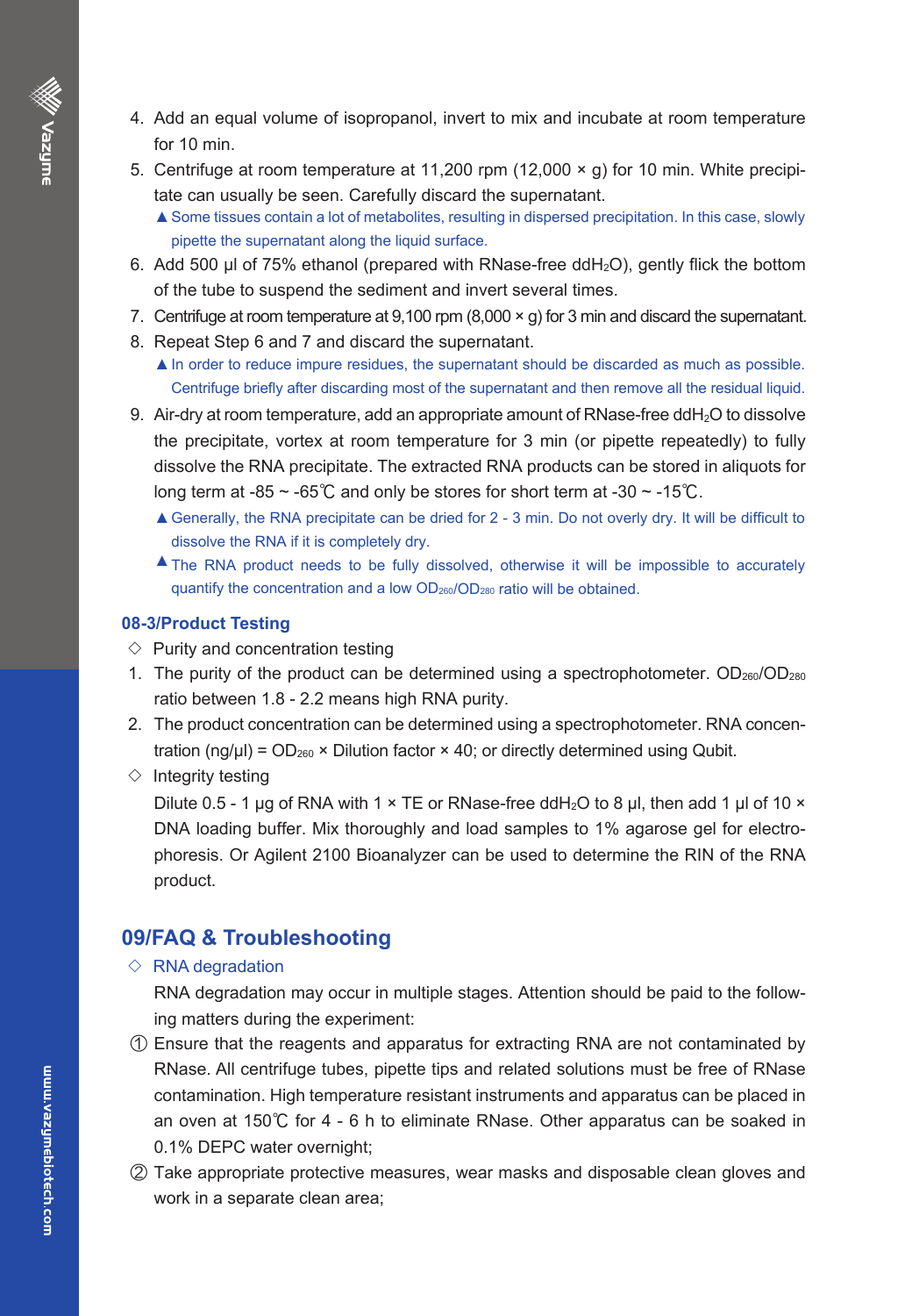- RNA-easy should be added immediately to cells or tissue samples and they should be ③ homogenized rapidly to lyse. If improperly handled, cells or tissue samples will freeze and thaw, RNase will be released to degrade RNA. Tissues with high endogenous RNase content or that are difficult to homogenize should be cut into small pieces, immediately frozen in liquid nitrogen and then ground up. The sample must not thaw during the whole grinding process;
- The extracted RNA samples need to be properly stored. It is recommended to take a small ④amount for assay and store the remaining samples in aliquots at -85 ~ -65℃. During electrophoresis, increase the voltage and reduce the gel running time. At the same time, the electrophoresis buffer should be cooled in an ice bath to prevent RNA degradation during electrophoresis.
- $\diamond$  Presence of contamination
- $\bigcirc$  Protein contamination: If the OD $_{260}/\mathrm{OD}_{280}$  ratio of the extracted product is low by spectrophotometer, it indicates that there may be protein contamination. In this case, it is necessary to consider whether too much tissue has been added leading to incomplete lysis. If so, appropriately increase the volume of RNA-easy or reduce the input amount of tissue for extraction;
- $\oslash$  Polysaccharide contamination: When testing the extracted product with a spectrophotometer gives a low  $OD<sub>260</sub>/OD<sub>230</sub>$  ratio, it indicates that polysaccharide contamination may exist. It is necessary to consider whether this was caused by incomplete ethanol removal or an excessive amount of tissue. In this case, it is feasible to appropriately extend the RNA drying time in step 9 of 08-2 or reduce the input amount of tissue for extraction;
- $\circledS$  Fat contamination: When processing fat-rich tissue, the upper layer will be large amount of fat after the step 2 of 08-2 and the clear middle layer can be transferred for the next step.

 $\diamond$  No precipitate is seen after centrifugation with isopropanol

White precipitate can usually be seen after isopropanol precipitation. If no precipitate is visible, it may be due to low RNA content or a small input amount of tissue. It is recommended to add isopropanol (step 4 of 08-2), place it at  $2 \sim 8^{\circ}$ C or -30  $\sim$  -15°C for 10 - 30 min before centrifuge. When discarding the supernatant in step 5 of 08-2, pipette off the supernatant rather than pouring it off to avoid loss of precipitate. In addition, some tissue materials contain a lot of metabolites resulting in dispersed precipitation. At this point, slowly pipette the supernatant along the liquid surface.

#### $\diamond$  Storage of tissue samples

If RNA can't be extracted immediately, the tissue should be quickly frozen and stored in liquid nitrogen. Alternatively after being quickly frozen in liquid nitrogen, the tissue can be transferred to storage at -85 ~ -65℃. Fresh tissue cannot be directly frozen at -85 ~ -65℃, because the freezing of samples is a slow process during which endogenous RNase will degrade the RNA. In addition, for the situation where there is no liquid nitrogen quick-freezing condition, fresh tissues can be fully soaked in RNA Keeper Tissue Stabilizer (Vazyme #R501) and stored at room temperature for one week, at  $2 \sim 8^{\circ}$  for one month, or long term storage at -30 ~ -15°C (or -85  $~\sim$  -65°C).

#### $\diamond$  What tissue/cell samples can RNA-easy be applied to?

RNA-easy, like traditional Trizol, is a universal Total RNA extraction reagent with a wide range of species and tissues/cells compatibility. RNA-easy has excellent extraction effect on conventional animal tissues (such as liver, heart, kidney, brain, skeletal muscle, etc., excluding spleen and lung), plant tissues (such as rice, corn, arabidopsis thaliana, tobacco, wheat, soybean, etc., excluding cotton) and various cell lines.